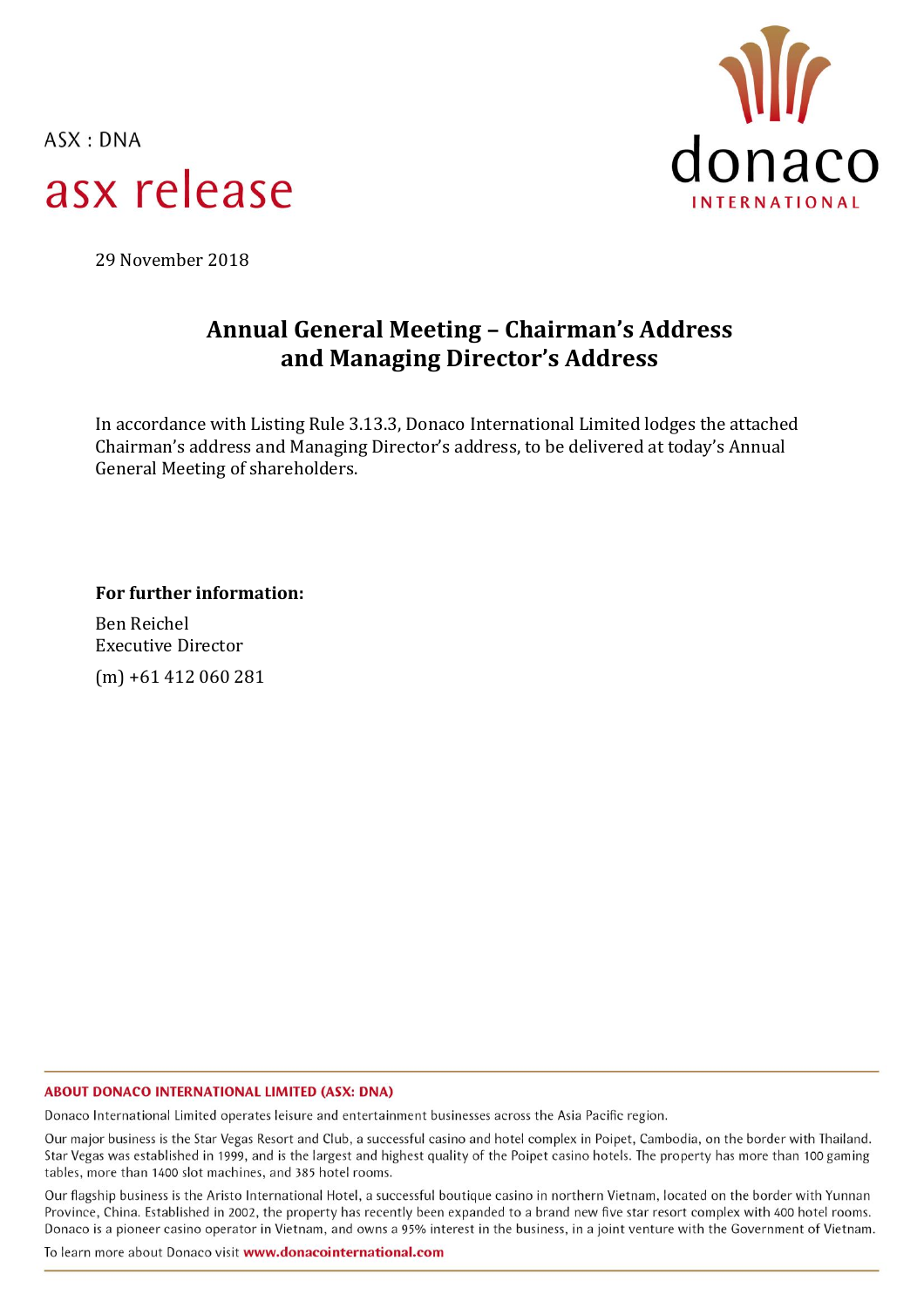

29 November 2018

## **Chairman's Address**

Ladies and gentlemen, thank you for being with us today. On behalf of your Board I am pleased to welcome you to the 2018 Annual General Meeting of Donaco International Limited. I am the Chairman, Stuart McGregor. I confirm that the meeting is properly constituted, and that a quorum is present. I declare the meeting open for business.

I would like to begin by introducing your other Board members in attendance today, consisting of Executive Director and Company Secretary, Mr Ben Reichel; and non-executive directors, Mr Benjamin Lim and Mr Rob Hines.

I would like to apologise on behalf of our Managing Director and Chief Executive Officer, Mr Joey Lim, who is unable to attend today's meeting, as he is unwell.

Also in attendance is our CFO, Mr Chong Kwong Yang. And we also welcome Ms Suwarti Asmono from the Company's auditors, Crowe Horwath.

I'd like to start by running through the highlights of the past financial year, before providing an update on operations so far in the current financial year.

### **Review of 2018 Financial Year**

The 2018 financial year was a difficult one, with a number of challenges, coupled with changes and progress on several fronts.

The challenges occurred early in the year when it became apparent that the vendor of the Star Vegas casino was in breach of the non-compete provisions in the sale contract. This challenge was compounded by the poaching of our VIP junkets by the vendor, which severely impacted our junket business at Star Vegas.

The Board acted swiftly when the issues were identified, and we are actively pursuing all legal avenues to stop the illegal operation of the competing casinos, and to receive compensation for the financial impact that we have suffered as a result of the contract breaches.

Our primary legal claim is in the Singapore arbitration, where we are seeking damages of USD190 million. This claim is still moving through the preliminary stages, and will be heard in July next year. The claim is supported by the freezing order that we obtained over the vendor's shares in the Company, which has now been extended to 4 October 2019.

In the meantime, the vendor continues to launch a number of frivolous and vexatious claims in the Cambodian and Thai courts. For example, the vendor tried to claim a management fee for the 2017 financial year in the Cambodian courts, despite the clear wording in the agreement stating that this claim could only be brought in Singapore, where the vendor is in fact already claiming it. I'm pleased to say that the Cambodian court immediately rejected this vexatious duplicate claim.

The vendor also tried to claim security over some of our assets in Cambodia. Three days after this claim was also rejected, a different firm of lawyers acting for the vendor filed essentially the same claim again. This is also a duplicate claim, and has not progressed.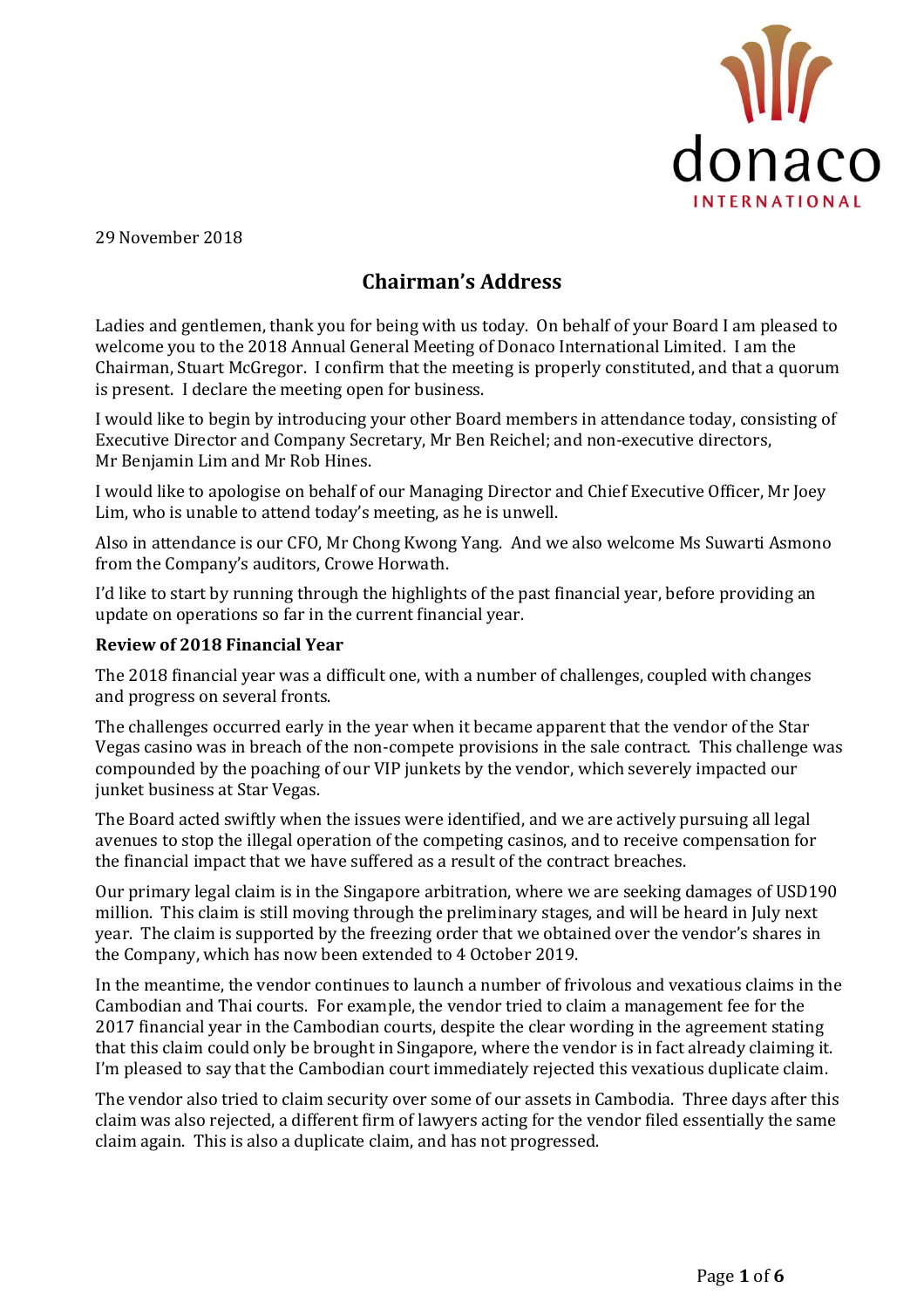

The vendor has also tried to terminate the lease of the land on which our Star Vegas property sits, on contrived and spurious grounds. We obtained an injunction to prevent this, and the matter has gone to arbitration in Cambodia. The hearing date for this matter has now been set for 28 February 2019.

The vendor has also tried various other means to interfere with our lease rights, including cutting off the electricity to part of our hotel, and threatening to build a wall around the property and block access. We have obtained further court orders to prevent these threats, and we are also seeking compensation through the Cambodian courts.

The vendor has also commenced a defamation claim in Thailand, complaining about our ASX releases, which of course the Company is legally required to issue. We will not be deterred from our commitment and obligation to keep our shareholders informed of all material developments.

There have also been developments relating to the two competing casinos operating on the vendor's land. One of these (Paramax) was owned by two of the vendor's sons until August 2018. Ownership was then transferred to a person in Thailand, who promptly commenced defamation proceedings against us, claiming that the business has never had any connection with the vendor.

The Company first obtained a preliminary injunction order on 25 December 2017, ordering the closure of the two competing casinos, Star Paradise and Paramax. However this order has not been enforced. Star Paradise changed its name to Winsor, and continues to operate. Paramax has now been transferred into a different name, as I just mentioned.

On 5 October 2018, we were informed that the Appeal Court has decided to remove the preliminary injunction, but no written judgement has been published as yet. This is not a decision on the merits of our claim. It makes no difference to the situation on the ground, as the original order has never been enforced. And it makes no difference to our legal strategy, which is to continue to pursue the vendor in the Singapore arbitration and in the Australian courts.

The 2018 financial year also saw a number of significant changes and progress in the business. At the Board level, the directors appointed by the Star Vegas vendor left, following the breaches by the vendor.

Management of the Star Vegas casino was taken in-house in July 2017. Our management team worked actively to rebuild the VIP business, and to undertake a number of improvements at the property during the year. We have introduced new junkets, built new facilities, refurbished the hotel rooms, introduced new gaming machines and gaming systems, and launched online gaming operations. These initiatives will all hold the business in good stead over the next few years.

Despite the Board's focus on the challenges presented to it during the 2018 financial year, we continued to make a positive contribution to the communities in which we operate both in Cambodia and Vietnam. For example, during the year we donated two mobile medical clinics to Samdech Techo Voluntary Youth Doctors Association. This is a not for profit organisation which mobilises medical professionals, medical students and volunteers to help provide free healthcare to rural Cambodians throughout the country. At the Aristo in Vietnam, we made significant donations to local orphanages, schools and war veterans, assisting both with cash and with practical gifts.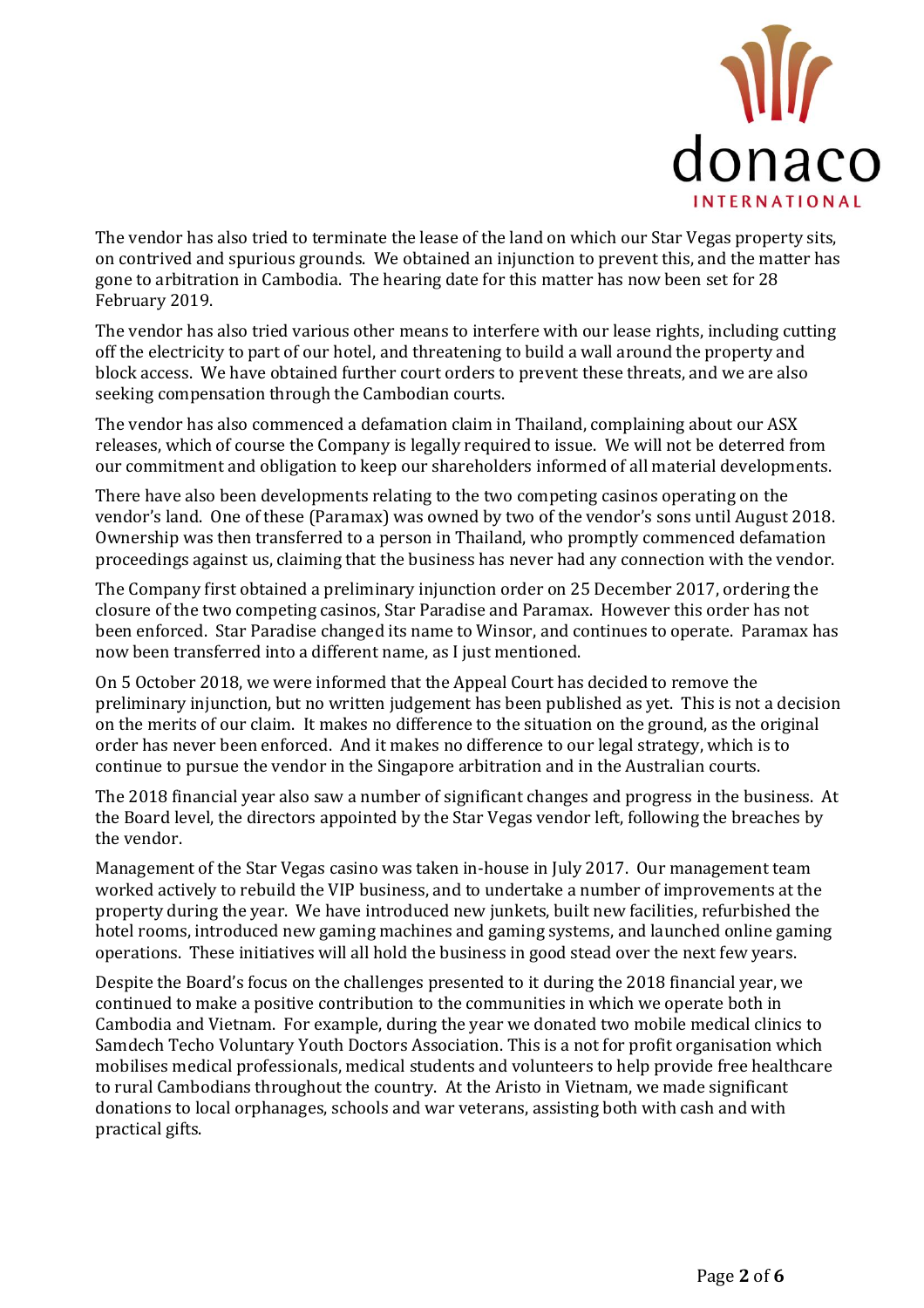

#### **Capital Management**

I would now like to address the topic of capital management, which is crucially important for many shareholders. Although our net debt to equity is very low at approximately 6%, the loan facility that we have in place with Mega Bank soaks up the bulk of our free cash flow. In the current 2019 financial year, we must pay the first USD21 million in cash that we earn to Mega Bank, in the form of principal repayments, interest and other charges. Therefore this cash is not available to distribute to shareholders in the form of dividends or buy backs.

There are also a number of covenants in place under the Mega Bank facility, including a restriction on dividends and buy backs unless we have recorded a statutory net profit in the previous financial year. With the impairment charge taken on the Star Vegas business last year, due to the damage caused by the vendor's actions, we are unable to conduct any capital management this year.

Our priority is therefore to pay off the Mega Bank loan as fast as possible, which will free up our cash flow that we can then start to return to shareholders. As things stand, it will take approximately two years before the loan is repaid.

In the absence of our Managing Director, I would now like to invite Executive Director Mr Ben Reichel to present more detail regarding Donaco's operational and financial highlights in the 2018 financial year and our performance so far in the current financial year.

### **Managing Director's Address**

Thank you Mr Chairman. Good afternoon and thank you all for attending.

Donaco recorded a statutory loss of \$124.5 million during the 2018 financial year, compared to a profit of \$31 million the previous year. The primary factor was the Board's decision to incur a non-cash impairment charge of \$143.9 million in the value of the Star Vegas casino license, as a result of the damage done by the actions of the vendor.

Our underlying earnings result, after adjusting for the nonrecurring items, produced a net profit of \$18.3 million. This was below last year's levels of \$54.6 million, again due to the significant drop in VIP turnover at Star Vegas as a consequence of the actions of the vendor.

Aristo continued to perform solidly during the year, and despite a lower win rate than last year it recorded a higher profit than last year, with strong growth in the VIP turnover at the property.

Despite the negative headline result, our group financial position remained strong, with positive cash flows of \$34.6 million. Our net debt to equity reduced to 6.3% at the end of June, and a further principal repayment of US\$8.55 million was made to Mega Bank in August.

### **Trading Update**

I would now like to provide a trading update for the first four months of the 2019 financial year.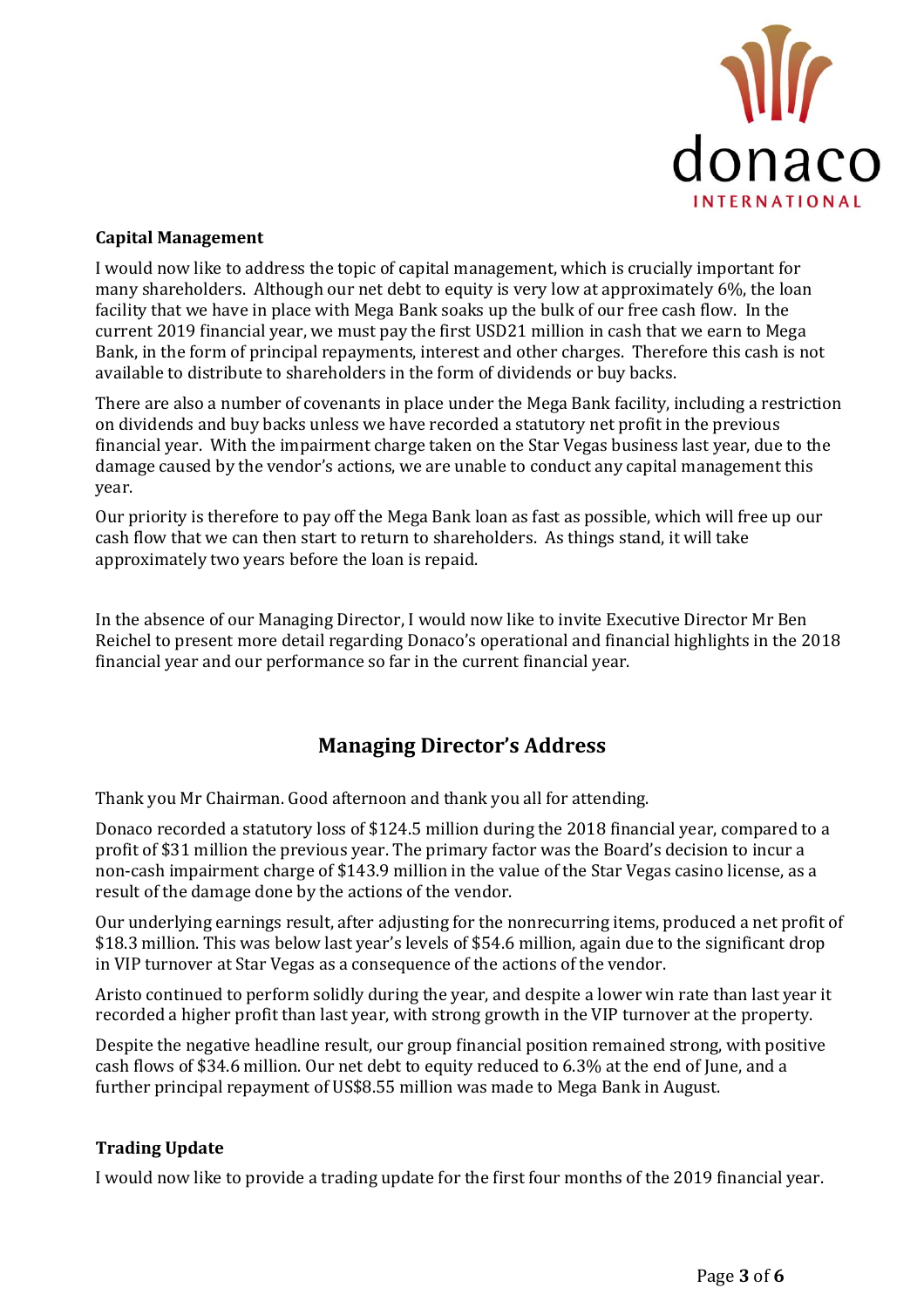

Donaco has recorded a soft start to the year, with three specific factors having a significant impact on the results during the period from July to October 2018. These factors were:

1. At DNA Star Vegas, there was a significant increase of 113% in VIP gaming turnover, compared to the same period last year. However this was offset by a weaker VIP gross win rate of 2.47% for the period, compared to the above theoretical win rate of 3.65% for the same period last year. We have consistently stated that such fluctuations in the VIP gross win rate are a normal feature of VIP gaming operations, and are to be expected.

2. Also at DNA Star Vegas, there was an increase of 34% in operating costs for the period. This primarily relates to the investment in online gaming operations, including the hiring of some 120 staff and the purchase of equipment and resources to run the live dealer site on a 24/7 basis. The online business has begun producing small amounts of revenue, in line with expectations, but this is outweighed by the costs in the early start-up phase. As the business grows, it is expected that the revenues will significantly exceed the operating costs.

3. At the Aristo, a Chinese crime syndicate threatened VIP junkets and customers on the Chinese side of the border, essentially demanding protection money. This had a serious impact on the Aristo in July and August 2018, but following management actions to address the situation, including working with law enforcement agencies on both sides of the border, the results improved in September and again in October. Further significant improvement has taken place in November, and forward bookings are strong for December. As of today, management is confident that the authorities have the situation under control and that the Aristo business will return to normal in the next few months. Management also reduced operating costs by 17% during the period to mitigate the impact of the reduced VIP revenue.

These factors are expected to substantially reduce in impact over the course of the whole financial year. Accordingly, investors should not extrapolate the four month performance as an indication of the likely full year result.

The first and second factors caused a significant reduction in the revenue and earnings at DNA Star Vegas during the four month period. However it should be noted that on a normalised basis, using the theoretical win rate of 2.85%, performance at DNA Star Vegas was flat on last year, with the increase in VIP gaming turnover (and consequent increase in normalised gross gaming revenue) offsetting the increase in costs.

On the positive side, there was a significant overall reduction of \$1.3 million in corporate costs, particularly in the areas of Board and senior management expenses (down by almost \$1m), as well as marketing costs (down by \$0.6m). However there was an increase in travel costs, and also legal costs relating to the Company's dispute with the Thai vendor of the Star Vegas business.

#### **Property Performances**

#### *DNA Star Vegas*

Donaco continues to rebuild the VIP gaming business at Star Vegas, following the Thai vendor's breaches of contract and poaching of the VIP junkets last year. VIP rolling chip turnover reached THB25.96 billion during the period, an increase of 113% from THB12.21 billion last year. Due to the higher turnover, junket commissions also increased, but at a slower rate of 68%, reflecting Donaco management's efforts to maintain tight control over junket terms.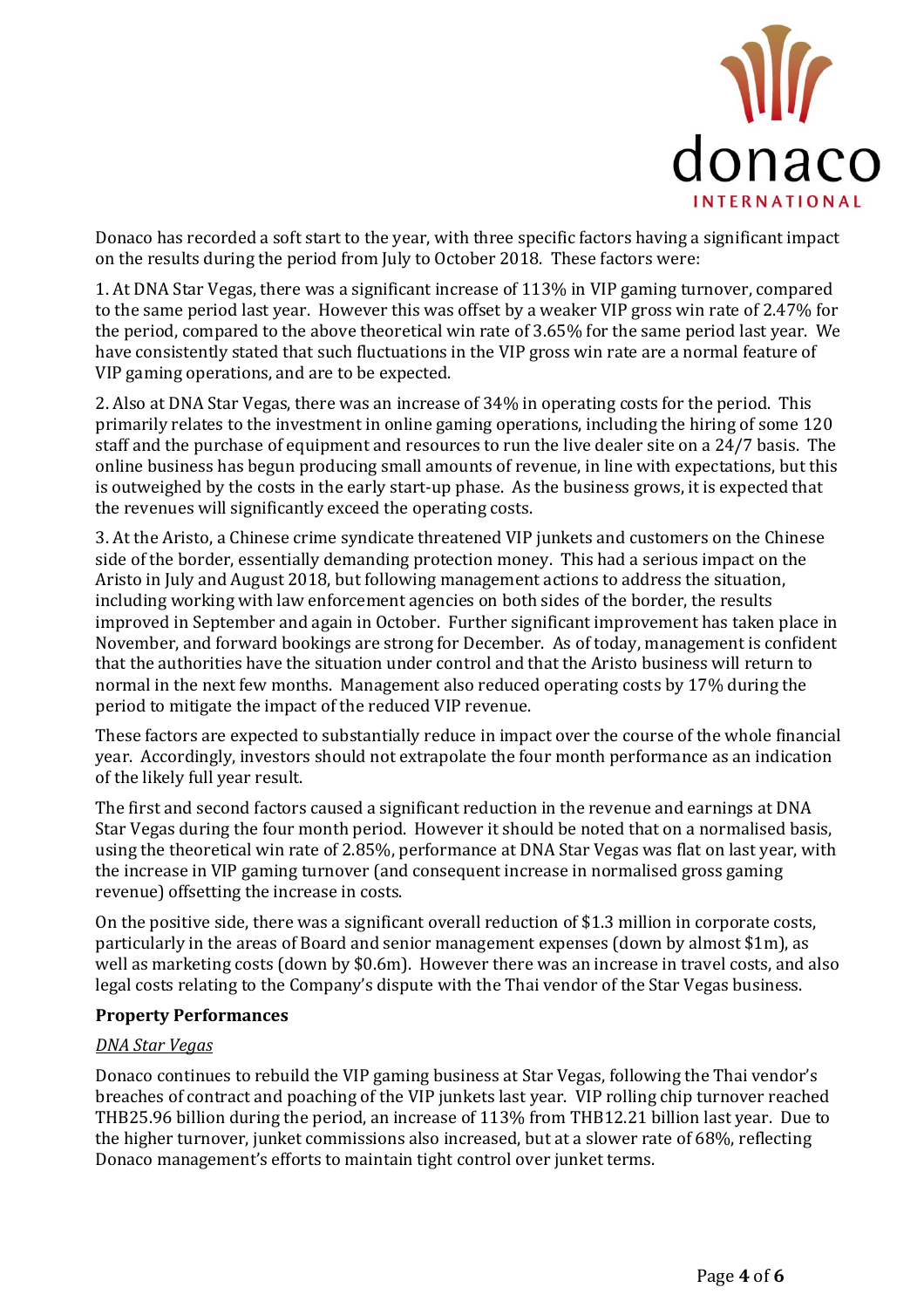

Average daily casino visitation reached 4,806 persons, an increase of 38% from 3,491 last year, reflecting the success of marketing programs.

Gross gaming revenue from slot machines declined by 22%, to THB286.6m, compared to THB366.5m last year. This was caused by the disruption associated with the changeover in slot machine inventory and the time required to engage customers with the new games. We expect to see improvement over the remainder of the year, following the completion of the machine inventory transition in September 2018 and improved engagement with the new machines. Offsetting the decline in slot machine revenue was a larger percentage reduction in profit sharing with slot distributors. This cost was reduced by 33%, reflecting more favourable deals with the distributors.

As noted, the major factor affecting net gaming revenue was the lower VIP win rate of 2.47%, compared to 3.65% last year. This significant difference caused total net revenue to fall 21% to THB470.25m.

Also as noted, operating expenses increased by 34% to THB300.89m, due primarily to the investment in online gaming operations. The online gaming business is at an early stage, but the active customer base continues to increase, and turnover continues to climb as customers become more familiar with the platform. Turnover is in line with our expectations at this point.

In addition, Donaco has recently signed some promising deals to assist with online revenue growth. In particular, a deal has been signed with one of Asia's largest online betting companies, to operate an upgraded sports betting and online lottery outlet at DNA Star Vegas. Further deals with other major distributors are at an advanced stage.

The operating expense increase also reflected higher marketing costs relating to the Company's events program, as well as additional bus and van tour groups that drove the strong increase in casino visitation. Also, higher legal fees totalling approximately THB10m, caused by the Company's dispute with the Thai vendor, were included within operating expenses at the DNA Star Vegas level. Overall, property level EBITDA was THB169.35m, down by 54% compared to last year.

New mass market tour groups from China and Korea will shortly commence visiting the property, and are being accommodated in the second main hall built behind the online gaming tables. These initiatives are expected to start generating meaningful revenue in the June 2019 half.

For November month to date, the VIP win rate has turned strongly in the Company's favour. Total rolling turnover is on track to reach a very healthy level of approximately THB 5.5 billion, with the win rate running at 4.41%. Of course, significant wins or losses by players in the final days of the month can change this dramatically. But at this stage, it appears that the five month win rate will be back closer to the theoretical level.

#### *Aristo*

At Aristo, most of the usual VIP players and junkets from Yunnan Province were deterred from visiting the property in July and August, due the threats from the Chinese crime syndicate. The Vietnamese police now have all of the records of the Chinese crime syndicate members, and they will not be allowed into Vietnam. In recent weeks, the Chinese police have also stepped up their enforcement efforts, and the Aristo business has continued to improve.